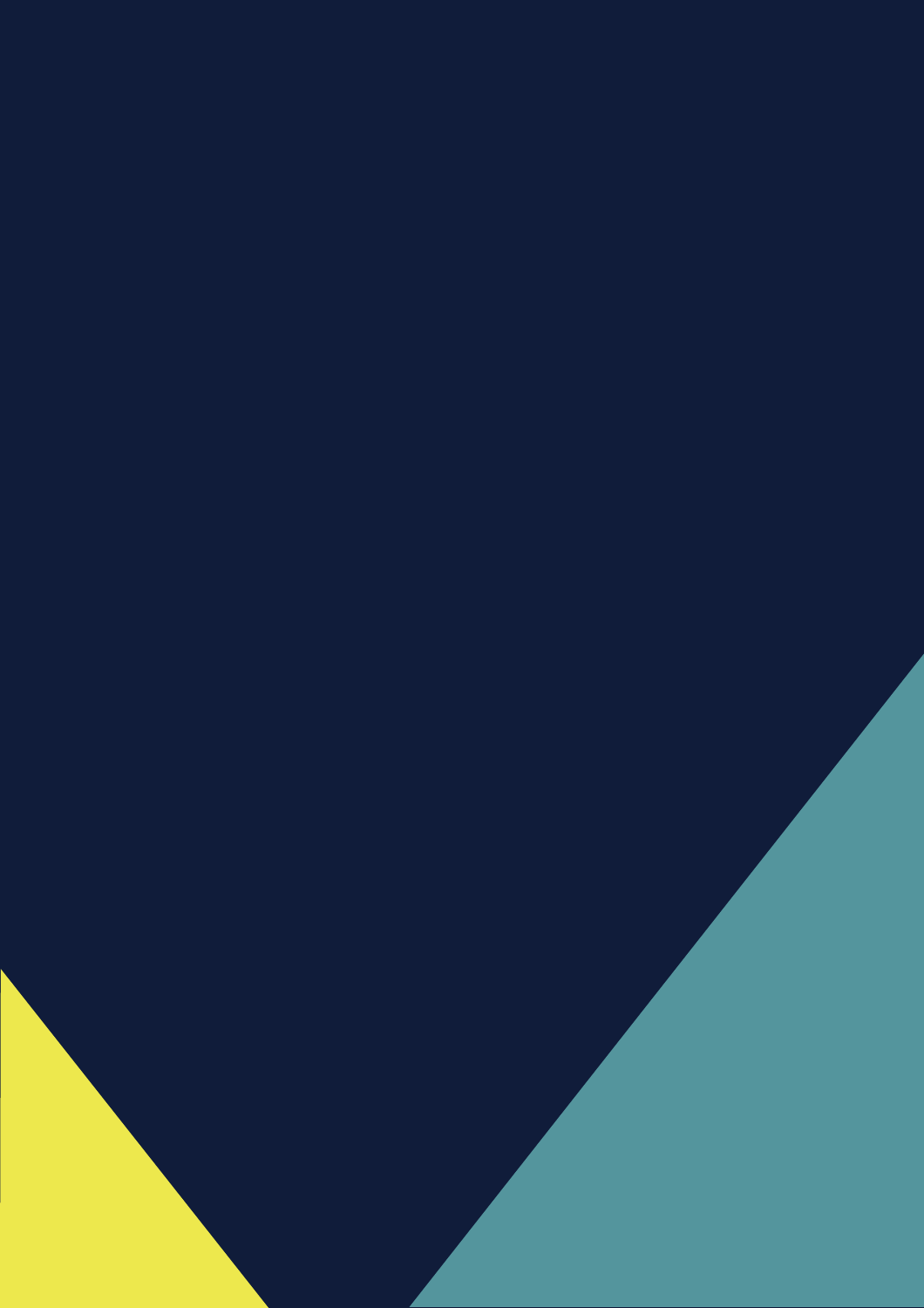## **Contents**

| <b>Croquet Australia Anti-doping Education Plan</b>         |   |
|-------------------------------------------------------------|---|
| <b>Introduction</b>                                         | 4 |
| <b>Plan Development</b>                                     | 4 |
| <b>Commitment</b>                                           | 4 |
| <b>Education Plan Compliance Model</b>                      | 5 |
| <b>Conclusion</b>                                           | 5 |
| <b>Attachments</b>                                          | 6 |
| Attachment A – Required and Recommended Education           | 6 |
| <b>Attachment B - Croquet Australia Delivered Education</b> |   |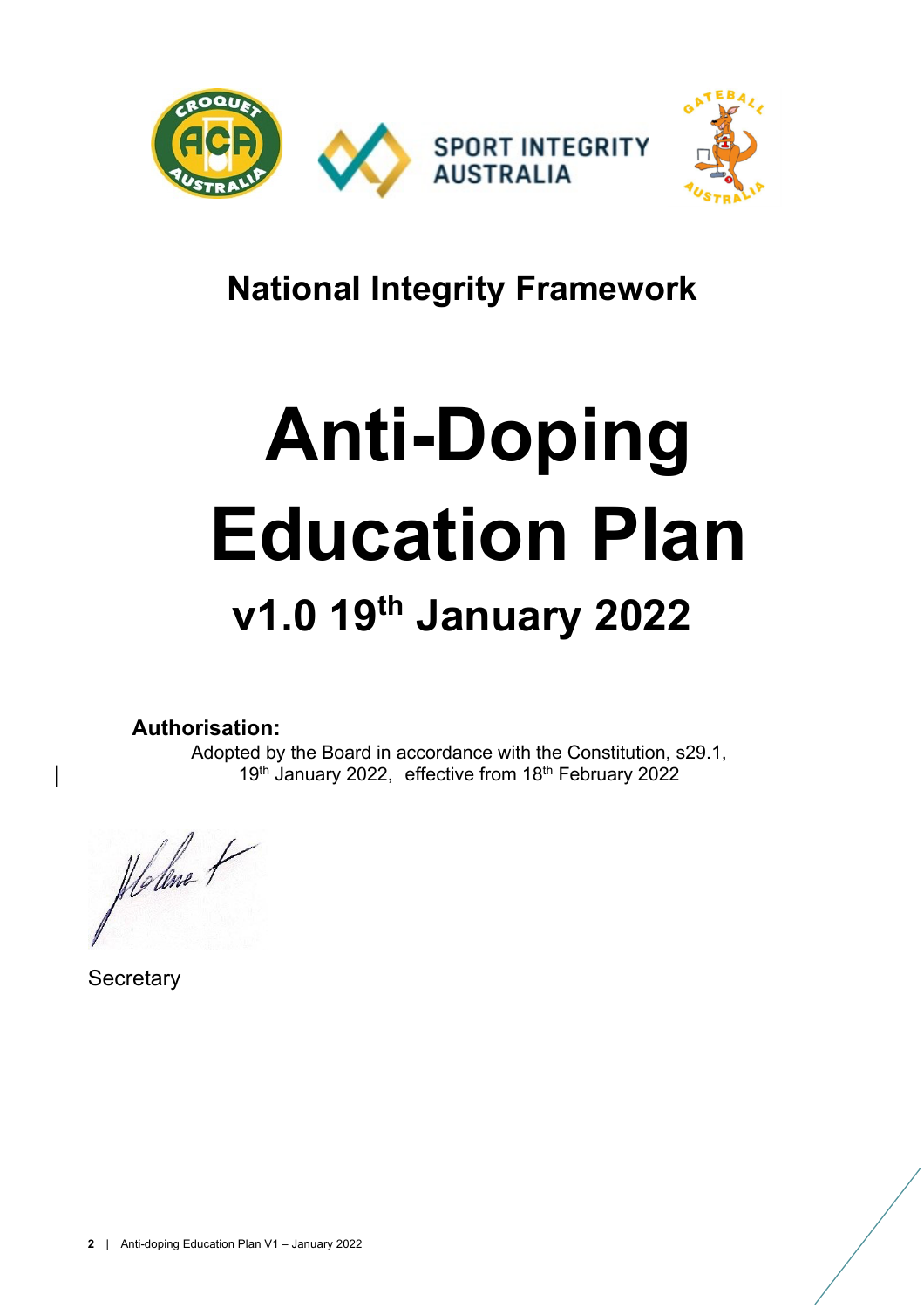## **Croquet Australia Anti-doping Education Plan**

#### **Introduction**

Education is key to protecting the health and wellbeing of athletes and upholding the integrity of Australian sport. This Education Plan outlines the required and recommended education interventions for all members of Croquet Australia as per your Anti-Doping policy and the World Anti-Doping Code International Standard for Education (ISE).

#### **Plan Development**

Under the ISE, Sport Integrity Australia is required to ensure specific cohorts receive anti-doping education - either via online or face to face education. A key intent of the ISE is that athletes should receive education prior to being tested.

To satisfy these requirements, the following cohorts are required to receive anti-doping education:

- Any athletes included in Registered, National or Domestic Testing Pools
- Any athletes and support personnel\* competing or involved in National and International events, championships or competitions
- Any athletes and support personnel\* competing or involved in leagues subject to User Pay testing
- Any athletes and support personnel\* returning from an anti-doping rule violation sanction

Other groups outside these categories are recommended to receive anti-doping education. The type of education for each cohort is outlined in following attachments:

**Attachment A – Required and Recommended Education -** Outlines the anti-doping education requirements and recommendations for Croquet Australia members at each level including those delivered by Croquet Australia.

**Attachment B – Croquet Australia Delivered Education -** allows for additional Croquet Australia delivered education not listed in Attachment A to be included. This is not compulsory to complete.

#### **Commitment**

Sport Integrity Australia will provide:

- Government-funded or user pay face to face/virtual education sessions
- Access to a range of free online anti-doping education materials, targeted to each level of sport
- A suite of resources to promote education, including social media tiles, posters, videos and digital resources
- Regular communication to Croquet Australia to support Croquet Australia in implementing this plan.
- Where practical, assistance with eLearning completion reports for Croquet Australia.

Croquet Australia will be responsible for:

- Mandating the completion of education requirements as outlined in **Attachment A.**
- Promoting recommended education interventions as outlined in **Attachment A**, by providing resources to State Sporting Organisations and Clubs, and promoting anti-doping education in communication materials.
- Coordinating face to face education sessions with Sport Integrity Australia, including providing adequate facilities and support.

\*Support Personnel includes any coach, trainer, manager, agent, team staff, official, medical, paramedical personnel, parent or any Other Person working with, treating or assisting an Athlete participating in or preparing for sports Competition. See articles 1.3.1.1 and 1.3.1.2 of anti-doping policy for further information.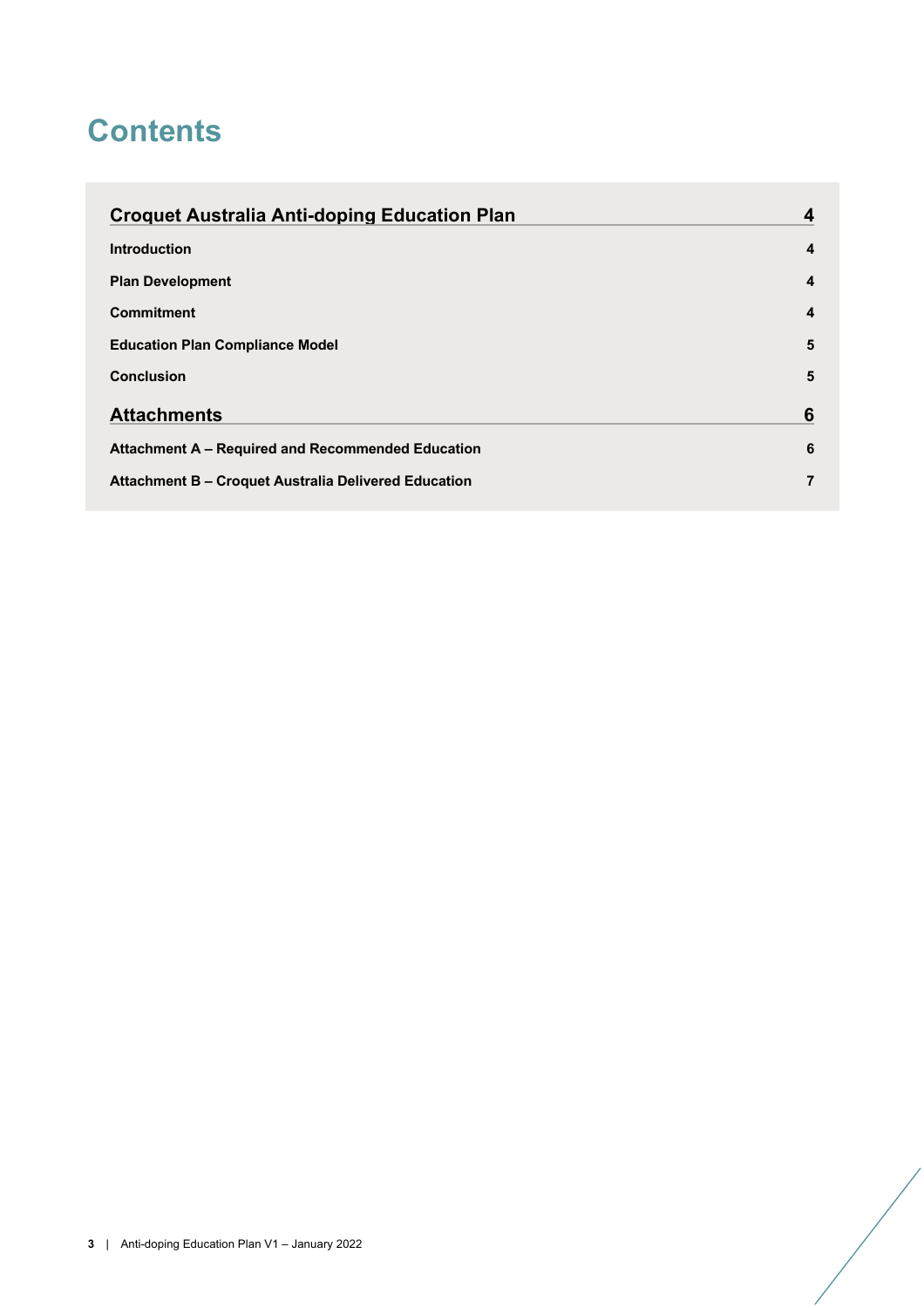#### **Education Plan Compliance Model**

The following criteria will be used when assessing education implementation for the purpose of ensuring compliance with the Australian National Anti-Doping Policy (Articles 12.1, 12.2, 12.4 and 17) and the Sport Recognition Agreement (clause j ii)

- Endorsing the education plan via email confirmation
- Education requirements are communicated to specified athlete and support personnel and monitored through online completion records of eLearning courses and attendance at face to face or virtual education sessions (where relevant)
- Anti-doping resources are shared with State Sporting Organisations,
- Croquet Australia communicates effectively and efficiently with Sport Integrity Australia to implement this plan
- Croquet Australia promotes education across all athlete levels as evidenced via emails, newsletters, social media posts, and event packs etc.
- Croquet Australia implements an anti-doping tab on their website with policy and links to education and other resources.

For the purpose of the Sport Integrity Australia Compliance Model, Croquet Australia may be asked to provide evidence of how they have implemented this plan at various levels. (e.g.: by providing emails to state organisations, social media posts, newsletters) The Plan will be reviewed annually to assess implementation and compliance, allow for changes in response to any evolving threats, and to incorporate new education resources developed by Sport Integrity Australia.

#### **Conclusion**

This Education Plan is a partnership between Sport Integrity Australia, who will support this plan through the provision of education resources and interventions, and Croquet Australia, who is responsible for implementing this plan within their sport. Through this plan, together we aim to reduce the risk of anti-doping rule violations, either deliberate or inadvertent, protect the health and wellbeing of Croquet Australia athletes, and uphold the integrity of Croquet Australia.

Acceptance of this education plan can be by way of email confirmation.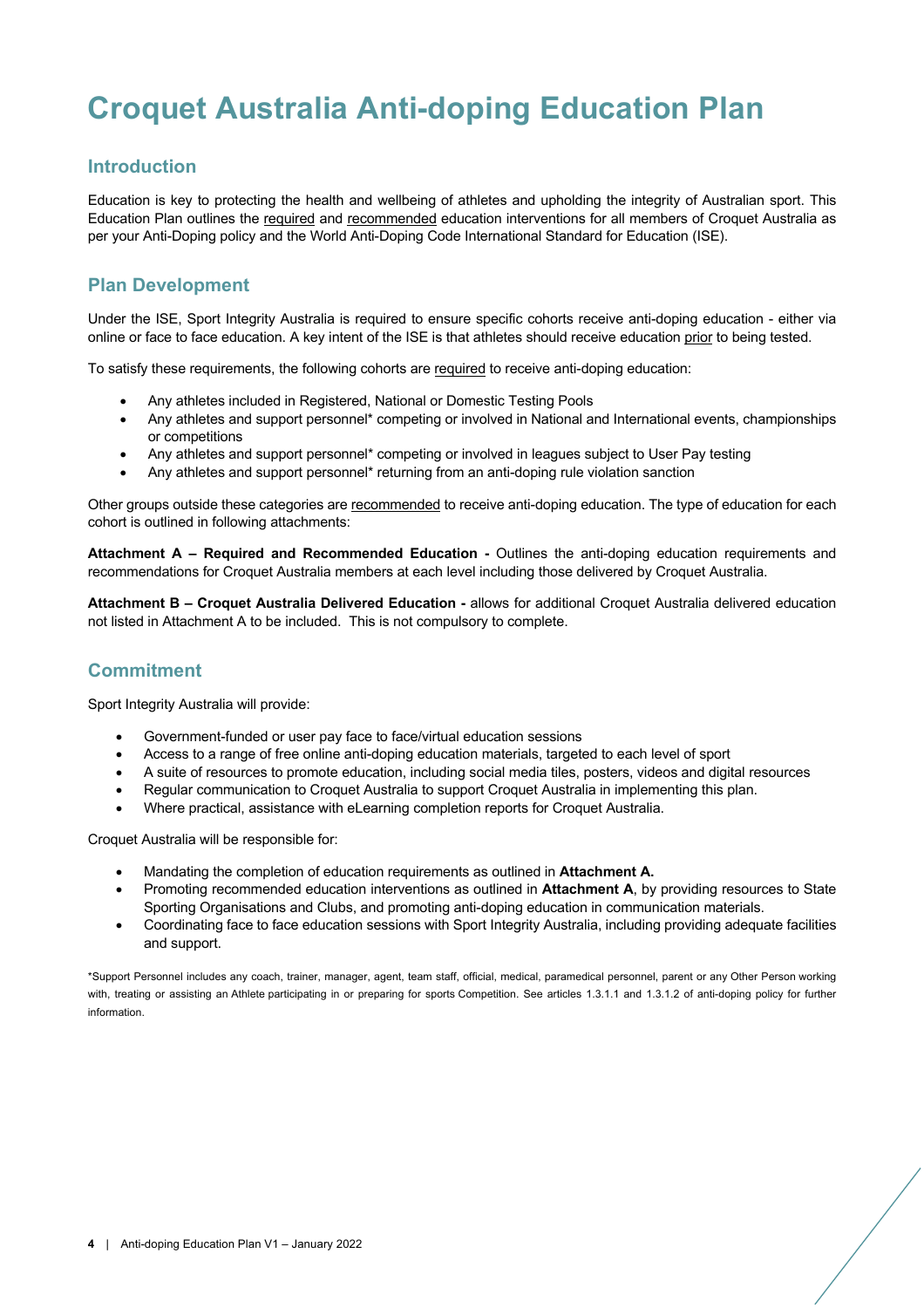## **Attachments**

#### **Attachment A – Required and Recommended Education**

| <b>Personnel</b><br><b>Category</b>                               | <b>Course</b>                                          | <b>Testing Pool</b><br><b>Athletes</b>              | <b>International</b><br>Representing<br>Australia | <b>National</b><br><b>National</b><br><b>Competitions</b> | <b>State</b><br><b>State</b><br>Competitions | <b>Other</b> |
|-------------------------------------------------------------------|--------------------------------------------------------|-----------------------------------------------------|---------------------------------------------------|-----------------------------------------------------------|----------------------------------------------|--------------|
| ATHLETES,<br><b>COACHES &amp;</b><br><b>SUPPORT</b><br>PERSONNEL* | <b>Anti-Doping</b><br><b>Fundamentals</b>              | <b>REQUIRED</b>                                     | <b>REQUIRED</b>                                   | Recommended                                               | Recommended                                  | Recommended  |
|                                                                   | <b>Annual Update</b>                                   | <b>REQUIRED</b>                                     | <b>REQUIRED</b>                                   | Recommended                                               | Recommended                                  | Recommended  |
|                                                                   | <b>Whereabouts</b>                                     | <b>REQUIRED</b><br>(RTP athletes &<br>coaches only) | N/A                                               | N/A                                                       | N/A                                          | N/A          |
| <b>MEDICAL</b><br><b>PRACTITIONERS</b>                            | <b>Medical</b><br><b>Practitioner</b><br><b>Course</b> | <b>REQUIRED</b>                                     | <b>REQUIRED</b>                                   | Recommended                                               | Recommended                                  | Recommended  |
| <b>COACHES</b>                                                    | <b>Coaches</b><br>Course                               | <b>REQUIRED</b>                                     | <b>REQUIRED</b>                                   | Recommended                                               | Recommended                                  | Recommended  |
| <b>PARENTS</b>                                                    | <b>Parents' Guide</b><br>to clean sport                | Recommended                                         | Recommended                                       | Recommended                                               | Recommended                                  | Recommended  |

\*Support Personnel includes any coach, trainer, manager, agent, team staff, official, medical, paramedical personnel, parent or any Other Person working with, treating or assisting an Athlete participating in or preparing for sports Competition. See articles 1.3.1.1 and 1.3.1.2 of anti-doping policy for further information.

*NOTE: Any athlete or support personnel returning from an Anti-Doping Rule Violation sanction must meet the same education obligations as Testing Pool athletes.*